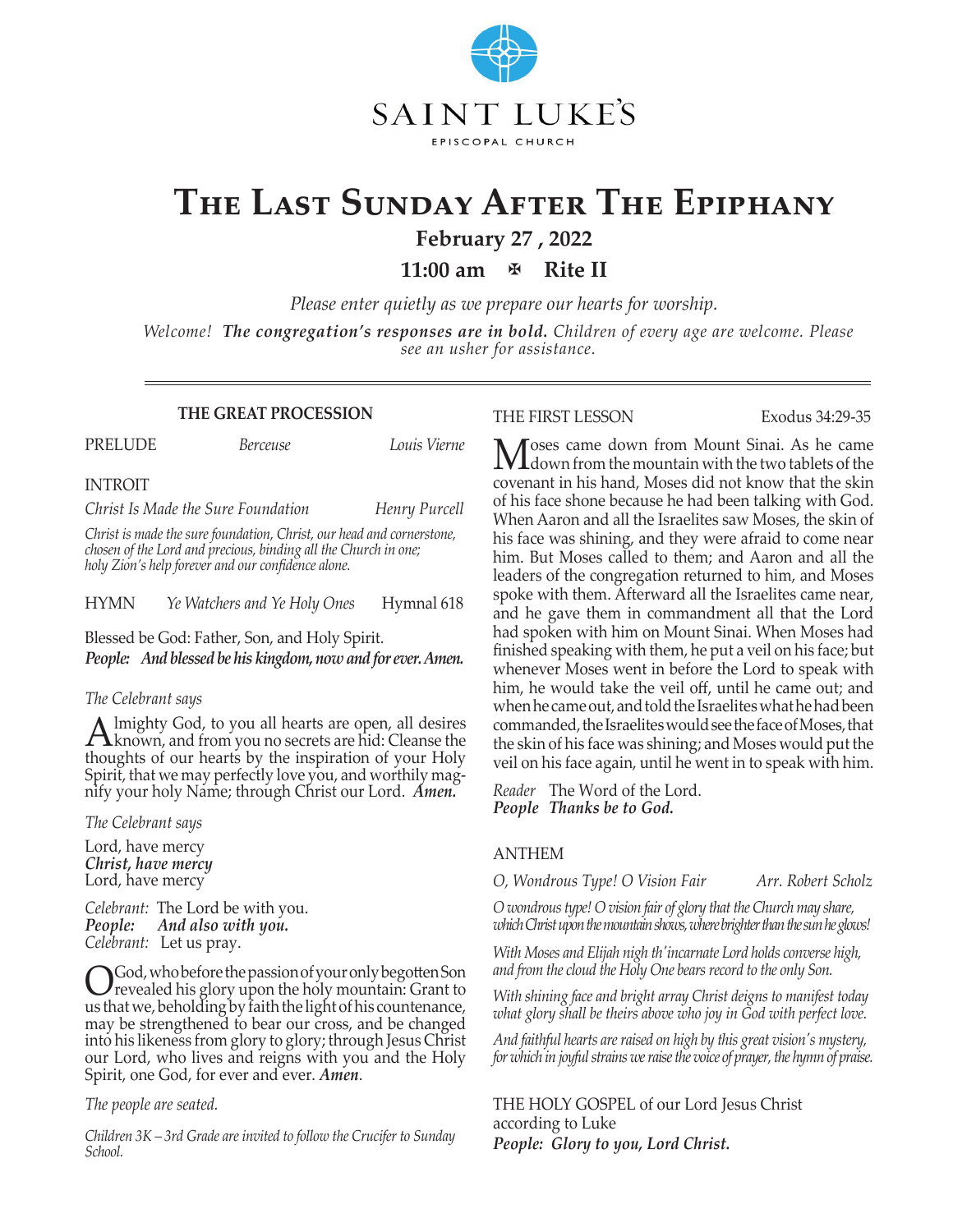#### Luke 9:28-36

J went up on the mountain to pray. And while he was **T**esus took with him Peter and John and James, and praying, the appearance of his face changed, and his clothes became dazzling white. Suddenly they saw two men, Moses and Elijah, talking to him. They appeared in glory and were speaking of his departure, which he was about to accomplish at Jerusalem. Now Peter and his companions were weighed down with sleep; but since they had stayed awake, they saw his glory and the two men who stood with him. Just as they were leaving him, Peter said to Jesus, "Master, it is good for us to be here; let us make three dwellings, one for you, one for Moses, and one for Elijah"--not knowing what he said. While he was saying this, a cloud came and overshadowed them; and they were terrified as they entered the cloud. Then from the cloud came a voice that said, "This is my Son, my Chosen; listen to him!" When the voice had spoken, Jesus was found alone. And they kept silent and in those days told no one any of the things they had seen.

The Gospel of the Lord *People: Praise to you, Lord Christ.*

### ANTHEM

*Precious Lord Arnold Sevier*

*Precious Lord, take my hand lead me on, let me stand I am tired, I am weak, I am worn. Through the storm, through the night lead me on to the light Take my hand, Lord, lead me home.*

*When my way grows drear precious Lord linger near When my life is almost gone At the river, Lord, I stand, guide my feet and hold my hand: Take my hand, Lord, lead me home.*

THE SERMON The Reverend Richmond R. Webster

THE NICENE CREED All stand. BCP 358

*We believe in one God, the Father, the Almighty, maker of heaven and earth, of all that is, seen and unseen. We believe in one Lord, Jesus Christ, the only Son of God, eternally begotten of the Father, God from God, Light from Light, true God from true God, begotten, not made, of one Being with the Father. Through him all things were made. For us and for our salvation he came down from heaven: by the power of the Holy Spirit he became incarnate from the Virgin Mary, and was made man. For our sake he was crucified under Pontius Pilate; he suffered death and was buried. On the third day he rose again in accor dance with the Scriptures; he ascended into heaven and is seated at the right hand of the Father. He will come again in glory to judge the living and the dead, and his kingdom will have no end. We believe in the Holy Spirit, the Lord, the giver of life, who proceeds from the Father and the Son. With the Father and the Son he is worshiped and glorified. He has spoken through the Prophets. We believe in one holy catholic and apostolic Church. We acknowledge one baptism* 

#### *for the forgiveness of sins. We look for the resurrection of the dead, and the life of the world to come. Amen*.

## PRAYERS *of the* PEOPLE

Let us pray for the Church and for the world.

Grant, Almighty God, that all who confess your Name may be united in your truth, live together in your love, and reveal your glory in the world. We pray for Glenda and Brian our Bishops, the clergy of our parish, and Jane, our seminarian.

*Silence*

#### Lord, in your mercy *Hear our prayer.*

Guide the people of this land, and of all the nations, in the ways of justice and peace, especially Joseph our President, Kay our Governor, all who govern and hold authority; that we may honor one another and serve the common good.

*Silence*

Lord, in your mercy *Hear our prayer.*

Give us all a reverence for the earth as your own creation,that we may use its resources rightly in the service of others and to your honor and glory.

*Silence*

Lord, in your mercy *Hear our prayer.*

Bless all whose lives are closely linked with ours, and grant that we may serve Christ in them, and love one another as he loves us.

*Silence*

Lord, in your mercy *Hear our prayer.*

Comfort and heal all those who suffer in body, mind, or spirit; especially for Teresa Callahan, Rob Dickinson, Jessie Key, and Fred Tyson; give them courage and hope in their troubles, and bring them the joy of your salvation.

*Silence*

#### Lord, in your mercy *Hear our prayer.*

We commend to your mercy all who have died, es pecially James E. Harmon Sr., that your will for them may be fulfilled; and we pray that we may share with all your saints in your eternal kingdom.

We give thanks for the birth of Henry William Tyson and James Thomas Cooper.

*Silence*

Lord, in your mercy *Hear our prayer.*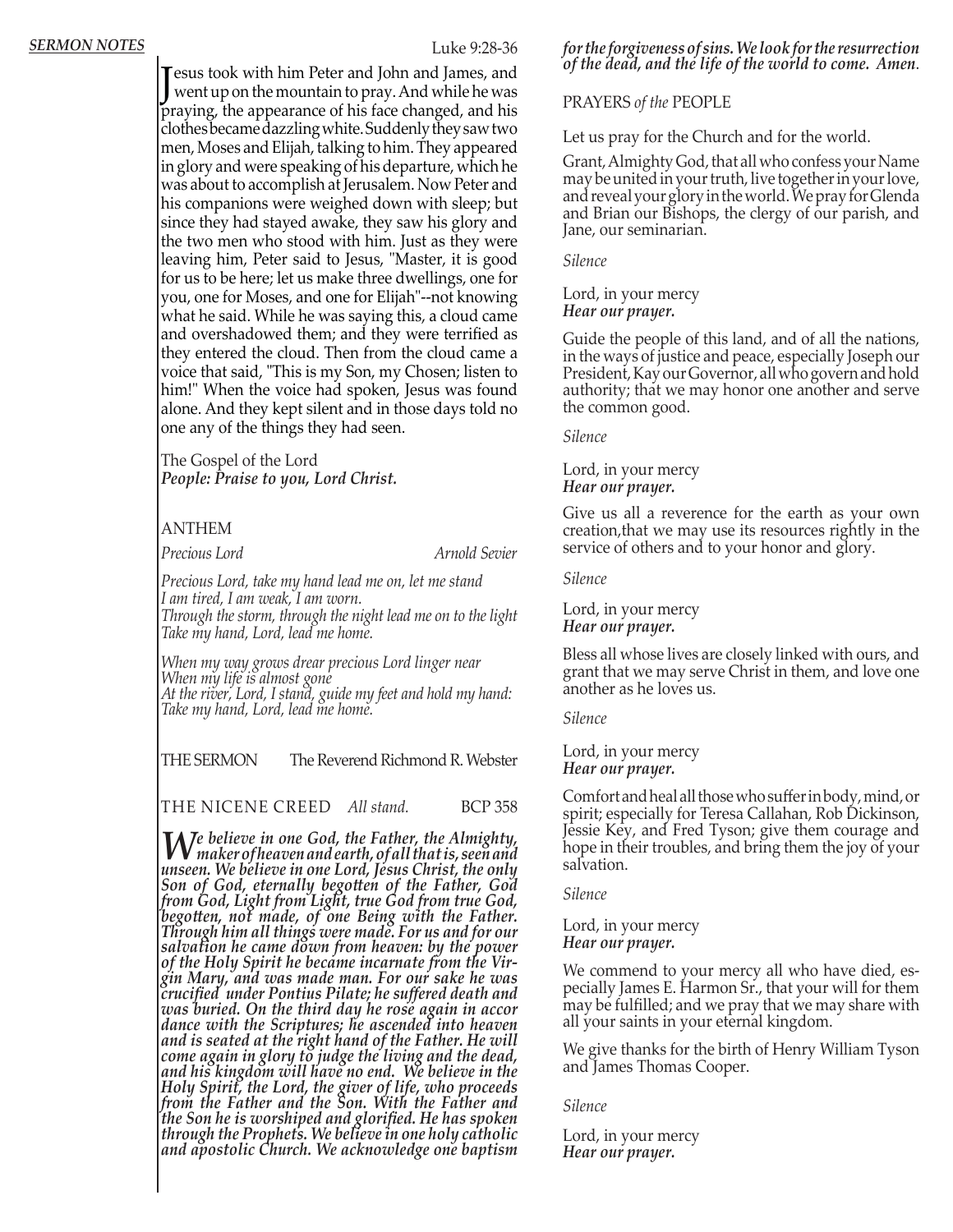# CONFESSION BCP 360

*Minister and People*

*Most merciful God, we confess that we have sinned against you in thought, word, and deed, by what we have done, and by what we have left undone. We have not loved you with our whole heart; we have not loved our neighbors as ourselves. We are truly sorry and we humbly repent. For the sake of your Son Jesus Christ, have mercy on us and forgive us; that we may delight in your will, and walk in your ways, to the glory of your Name. Amen.*

The peace of the Lord be always with you. *People And also with you.*

GREETING *and* ANNOUNCEMENTS

# OFFERTORY ANTHEM

*Of the Father's Love Begotten arr. Paul Wohlgemuth*

*Of the Father's love begotten ere the worlds began to be, he is Alpha and Omega, he the source, the ending he, of the things that are, that have been, and that future years shall see evermore and evermore.*

*Oh, that birth forever blessed when the virgin, full of grace, by the Holy Ghost conceiving, bore the Savior of our race, and the babe, the world's Redeemer, first revealed his sacred face evermore and evermore.*

*O ye heights of heav'n adore him, angel hosts his praises sing, pow'rs, dominions bow before him and extol our God and King. Let no tongue on earth be silent, ev'ry voice in concert ring evermore and evermore.*

PRESENTATION ACCLAMATION *All stand to sing*



# THE GREAT THANKSGIVING Eucharistic Prayer B BCP 367

| Celebrant | The Lord be with you.                      |
|-----------|--------------------------------------------|
| People    | And also with you.                         |
| Celebrant | Lift up your hearts.                       |
| People    | We lift them to the Lord.                  |
| Celebrant | Let us give thanks to the Lord our God.    |
| People    | It is right to give him thanks and praise. |

|           | <b>SANCTUS et BENEDICTUS</b>   | Hurd                                                           | S124        |
|-----------|--------------------------------|----------------------------------------------------------------|-------------|
|           |                                |                                                                |             |
| $Ho - ly$ |                                | ho - ly, ho - ly Lord, God of pow - er and might, heav-ven and |             |
|           | earth are full of your glo-ry. | Ho-san-na in the high - est.                                   | Bles-sed is |
|           |                                | he who comes in the name of the Lord. Ho-san-na in the high    | est.        |

And now, as our Savior Christ has taught us, we are bold to say,

# *Officiant and People*

*Our Father, who art in heaven, hallowed be thy Name, thy kingdom come, thy will be done, on earth as it is in heaven. Give us this day our daily bread. And forgive us our trespasses, as we forgive those who trespass against us. And lead us not into temptation, but deliver us from evil. For thine is the kingdom, and the power, and the glory, for ever and ever. Amen.*

*The Celebrant breaks the Consecrated Bread. A period of silence is kept.*

| <b>FRACTION ANTHEM</b>                                                    |  |  | Hurd |        | S161        |
|---------------------------------------------------------------------------|--|--|------|--------|-------------|
|                                                                           |  |  |      |        |             |
| Lamb of God, you take a - way the sins of the world: have mer - cy on us. |  |  |      |        |             |
|                                                                           |  |  |      |        |             |
|                                                                           |  |  |      |        |             |
| Lamb of God, you take a - way the sins of the world: have mer - cy on us. |  |  |      |        |             |
|                                                                           |  |  |      |        |             |
|                                                                           |  |  |      |        |             |
| Lamb of God, you take a - way the sins of the world:                      |  |  |      | grant_ | _ us peace. |

# The Gifts of God for the people of God

Take them in remembrance that Christ died for you, and feed on him in your hearts by faith, with thanksgiving.

# COMMUNION MUSIC

| <b>HYMN</b> | I Am the Bread of Life | Hymnal 335 |
|-------------|------------------------|------------|
|-------------|------------------------|------------|

# POSTCOMMUNION PRAYER

## *Officiant and People*

*Eternal God, heavenly Father, you have graciously accepted us as living members of your Son our Savior Jesus Christ, and you have fed us with spiritual food in the Sacrament of his Body and Blood. Send us now into the world in peace, and grant us strength and courage to love and serve you with gladness and singleness of heart; through Christ our Lord. Amen.*

# THE BLESSING